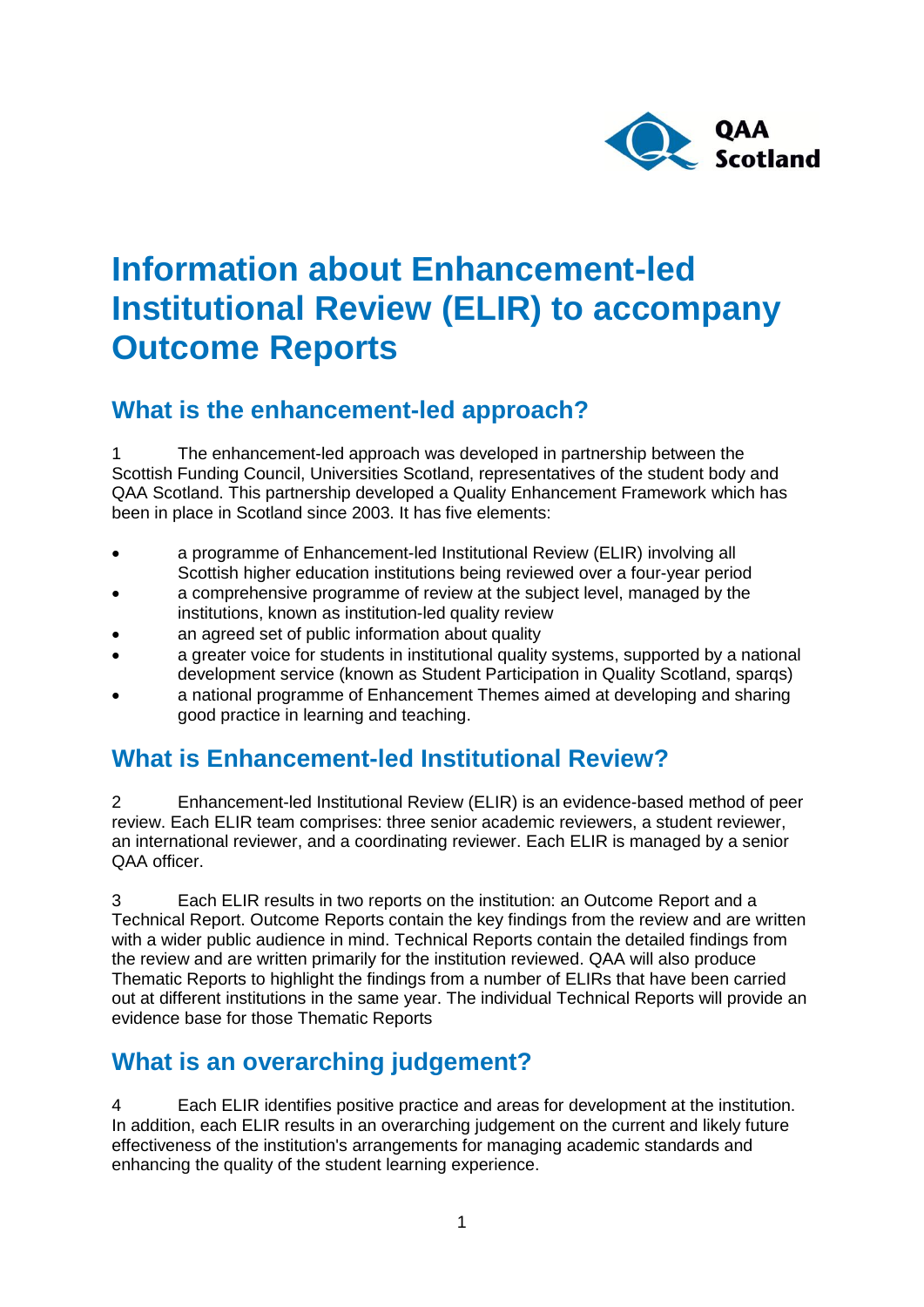5 It is possible for the overarching judgement to be expressed in three levels which indicate that the institution's arrangements are:

- **effective**
- **of limited effectiveness**
- **not effective**.
- 6 **Effectiveness** indicates there is evidence that overall:
- the institution has rigorous arrangements, in line with sector expectations, for assuring and enhancing the quality of the student learning experience and for securing the academic standards of its awards, and is using these arrangements systematically, and
- the institution has the capacity and commitment to identify and address situations that have the potential to threaten the academic standards of its awards or the quality of the student learning experience, and
- the institution is meeting sector expectations in having a clearly identified, strategic approach to enhancing the student learning experience which it is implementing systematically, drawing on student views and external reference points to inform strategy formulation, implementation and evaluation.
- 7 **Limited effectiveness** indicates there is evidence that:
- the institution's arrangements for managing the quality of the student learning experience and/or securing the academic standards of its awards are limited currently or are likely to become limited in the future, such that the quality of the student learning experience and/or the academic standards would be placed at risk if the institution did not take action, and/or
- the institution's capacity and/or commitment to identify and address potential risks to the quality of the student learning experience or the academic standards of its awards is limited, or is likely to become limited in the future. The limitation may relate to the identification of weaknesses in the institution's procedures or in the implementation of the procedures, and/or
- the institution is not meeting the full range of sector expectations in relation to having a clearly identified strategic approach to enhancing the student learning experience, and/or the arrangements in place for implementing its strategic approach are not fully systematic such that the institution's capacity or commitment to enhance the quality of the student learning experience is limited.
- 8 **Not effective** indicates there is evidence that:
- there are serious and fundamental weaknesses in the institution's arrangements for managing the quality of the student learning experience and/or securing the academic standards of its awards such that quality and/or academic standards are at immediate risk, and/or
- the institution does not have the capacity and/or the commitment to identify and address risks to the quality of the student learning experience or the academic standards of its awards. There are likely to be serious absences or flaws in the institution's procedures themselves and/or serious weaknesses in their implementation, and/or
- the institution does not meet sector expectations in relation to having a clearly identified strategic approach to enhancing the student learning experience, and/or does not have systematic arrangements in place for implementing its strategic